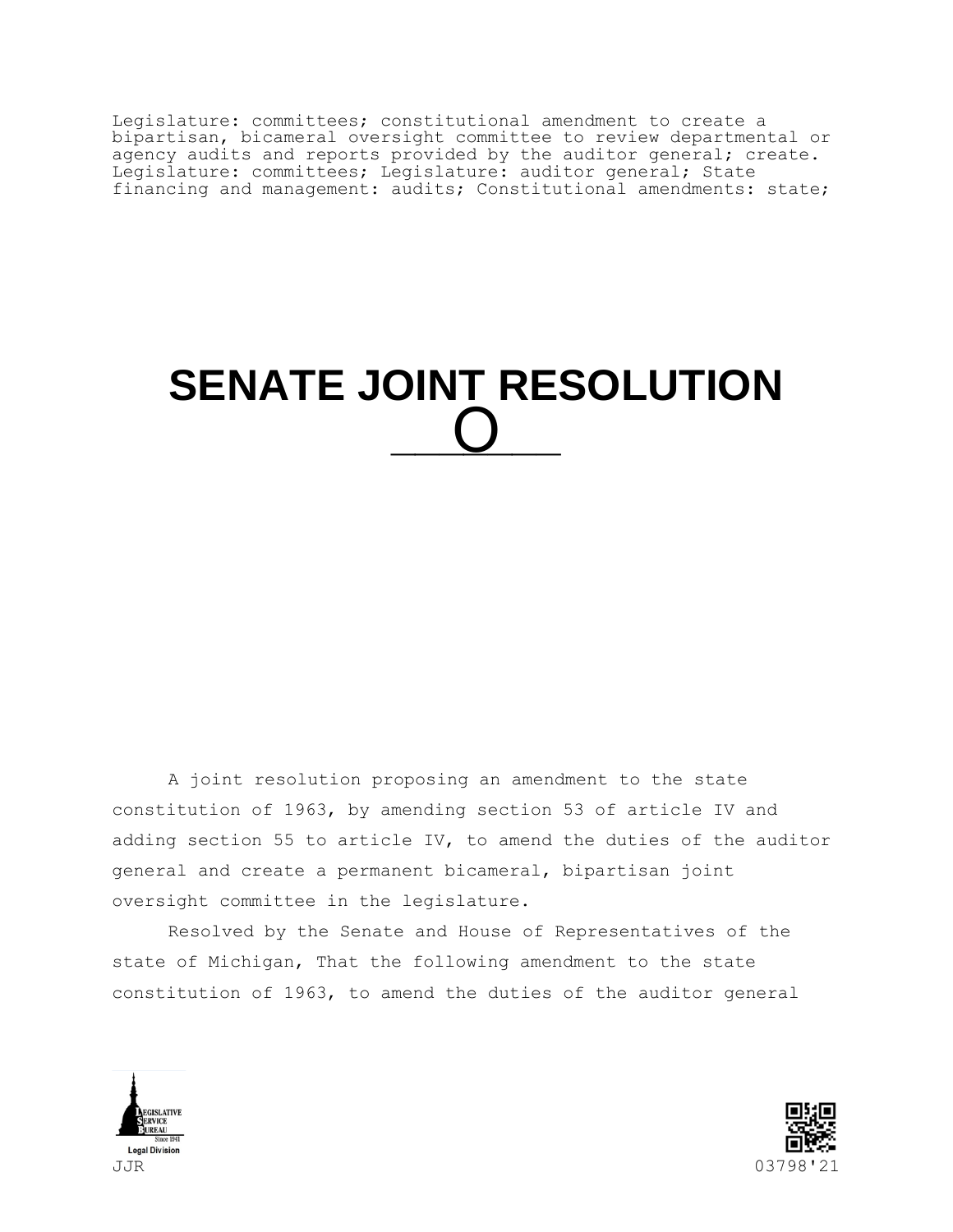and create a permanent bicameral, bipartisan joint oversight committee in the legislature, is proposed, agreed to, and submitted to the people of the state:

## ARTICLE IV

 Sec. 53. The legislature by a majority vote of the members elected to and serving in each house, shall appoint an auditor general, who shall be a certified public accountant licensed to practice in this state, to serve for a term of eight years. He **or she** shall be ineligible for appointment or election to any other public office in this state from which compensation is derived while serving as auditor general and for two years following the termination of his service. He **or she** may be removed for cause at any time by a two-thirds vote of the members elected to and serving in each house. The auditor general shall conduct post audits of financial transactions**, contracts,** and accounts of the state and of all branches, departments, offices, boards, commissions, agencies, authorities and institutions of the state established by this constitution or by law, and performance post audits thereof.

 The auditor general upon direction by the legislature may employ independent accounting firms or legal counsel and may make investigations pertinent to the conduct of audits. He **or she** shall report annually to the **joint oversight committee of the** legislature **described in section 55** and to the governor and at such other times as he deems **or she considers** necessary or as required by the legislature. He **or she** shall be assigned no duties other than those specified in this section.

 Nothing in this section shall be construed in any way to infringe the responsibility and constitutional authority of the governing boards of the institutions of higher education to be

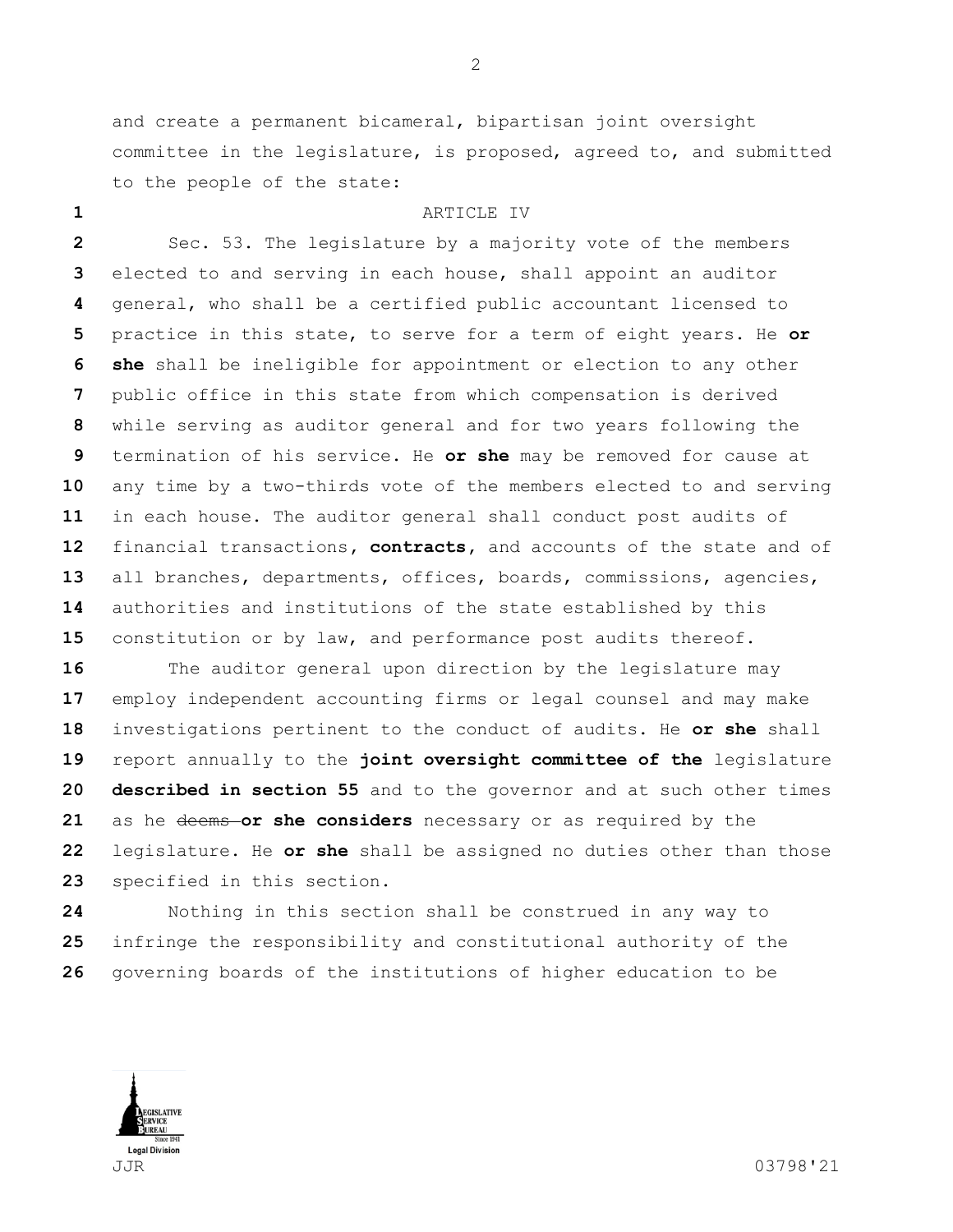solely responsible for the control and direction of all

expenditures from the institutions' funds.

 The auditor general, his **or her** deputy and one other member of his **or her** staff shall be exempt from classified civil service. All other members of his **or her** staff shall have classified civil service status.

 **Sec. 55. (1) A joint oversight committee is created as a permanent bipartisan, bicameral committee in the legislature under the legislative council. The joint oversight committee shall operate by procedures and carry out its powers and duties as prescribed by law.**

 **(2) The joint oversight committee shall receive and request audits from the auditor general, the executive branch, and any other sources. The joint oversight committee may investigate and inquire of the finances and performances of the government of this state and its subdivisions.**

 **(3) The joint oversight committee consists of the following eight members, not more than four of whom may be members of the same political party:**

 **(a) Two members of the house of representatives, appointed by the speaker of the house of representatives.**

 **(b) Two members of the house of representatives, appointed by the minority leader of the house of representatives.**

 **(c) Two members of the senate, appointed by the majority leader of the senate.**

 **(d) Two members of the senate, appointed by the minority leader of the senate.**

 **(4) A member of the committee shall serve for a term as prescribed by law.**